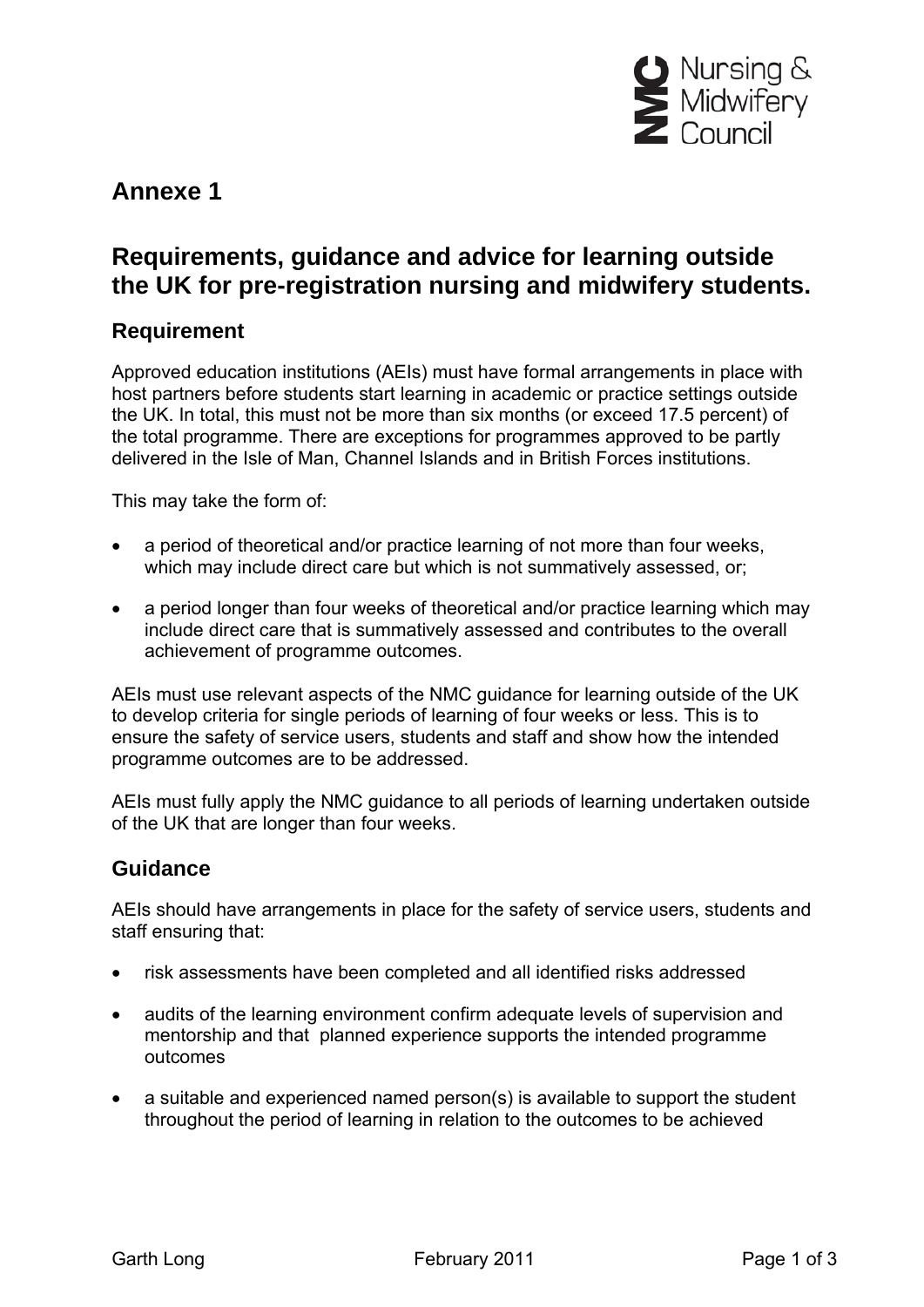- students have the essential language skills needed to participate in learning activities and, where relevant, the level of language required to safely and effectively engage in direct care
- students are prepared for the environment in which learning is to be undertaken
- students work within the scope of their UK approved programme and fitness to practise requirements, complying with the *Standards of proficiency for preregistration nursing education* (NMC 2004), or *Standards for pre-registration midwifery education* (NMC 2009)
- measures are in place to act promptly where there are concerns about a student's conduct or progress, or where safety or learning is compromised
- students have in place appropriate and adequate insurance against major risks including: professional liability, personal health and travel and, where appropriate, for vicarious liability.

AEIs should ensure that the principles underpinning periods of learning to be undertaken outside of the UK that are longer than four weeks, form part of the approved programme.

AEIs should, wherever practicable, fully meet the *Standards to support learning and assessment in practice* (NMC 2008). Where adjustments are required to take account of the local context, these should be previously agreed by the programme board, fully documented and the detail made available for NMC monitoring.

AEIs should ensure that the period undertaken outside of the UK does not form any part of a period of continuous practice learning required to determine whether a student can progress from one part of the programme to another, or required to confirm that the student is safe and effective in practice at the end of the programme.

### **Advice**

Opportunities for students to gain experience outside of the UK are well established in many health professional education programmes. Increased flexibility gives students more access to learning opportunities and resources. Funding opportunities may be available from European and global organisations such as the European Commission and British Council.

It is possible for students from outside the UK to return to their country of origin for learning in academic or practice settings as part of their total programme as long as this forms part of the approved programme and all the NMC related requirements and guidance, including those for learning outside of the UK are met.

The safety of service users, students and staff is the first concern and formal arrangements need to be in place with host partners before students start learning outside of the UK and AEIs are advised to also identify a named academic or practice support person to monitor, maintain, foster and develop each partnership. A student learning agreement, a memorandum of understanding, an ERASMUS agreement, or other form of agreement needs to confirm the arrangements and